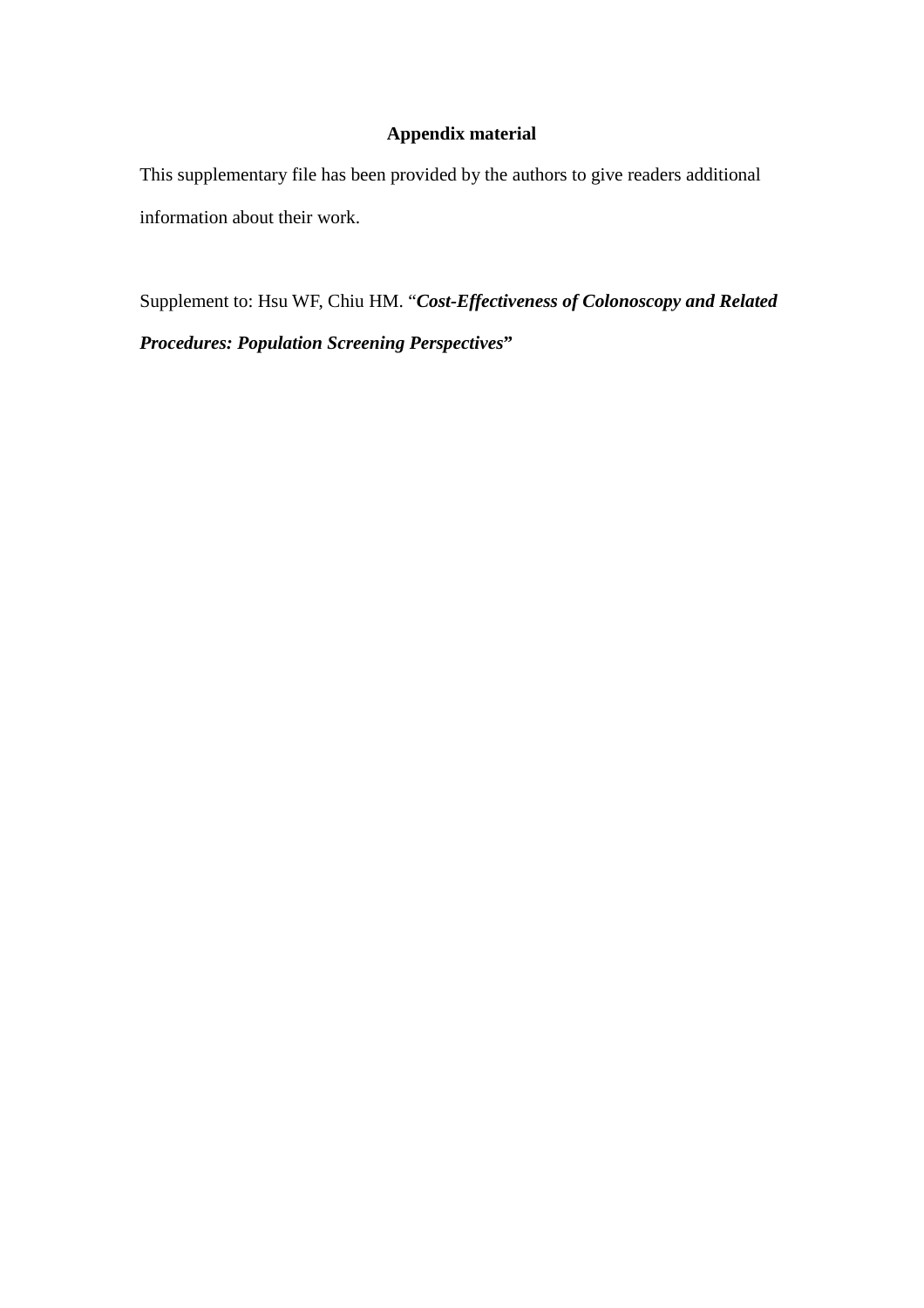| Country | <b>Reference source</b>                                                                                                   |
|---------|---------------------------------------------------------------------------------------------------------------------------|
| Denmark | • Danish Health Care Classification (Sundhedsvæsenets Klassifikations System) for 2019                                    |
|         | • Danish DRG grouping logic (VisualDRG, 2019)                                                                             |
|         | • Danish DRG reimbursement tariffs (Takstsystem, 2019)                                                                    |
|         | • Rigshospitalet, Clinical Biochemistry laboratory (Rigshospitalet, Klinisk biokemisk afdeling)                           |
| England | • National Tariff Payment System 2019/20: Annex A: The national tariff workbook                                           |
|         | • Private Patient Tariff 2018 / 2019 (Dorset Country Hospital)                                                            |
| Finland | • DRG tariffs of the Central Finland Hospital District for 2019                                                           |
|         | • DRG tariffs of the Päijät-Hämeen hospital for 2019                                                                      |
|         | • DRG tariffs of the Satakunta Hospital District for 2019                                                                 |
| France  | • Common Classification of the Medical Acts (Classification Commune des Actes Médicaux, CCAM, v.59, 2019)                 |
|         | • French DRG manual (Manuel des groupes homogènes de maladies, 2019)                                                      |
|         | • Nomenclature of Biomedical Procedures (Nomenclature des actes biologie medicale, NABM, v.54, 2019)                      |
| Germany | • German outpatient statutory health insurance reimbursement catalog for the 3rd quartal (Einheitlicher Bewertungsmaßstab |
|         | Stand: 3. Quartal, EBM, 2019)                                                                                             |
|         | • Ambulatory surgeries agreement (Ambulant durchführbare Operationen, AOP, 2019)                                          |
| Italy   | National level:                                                                                                           |
|         | • Italian version of ICD-9-CM classification, 2007 modification                                                           |

**Supplementary Table 1. Reference source of the payments of colonoscopy**